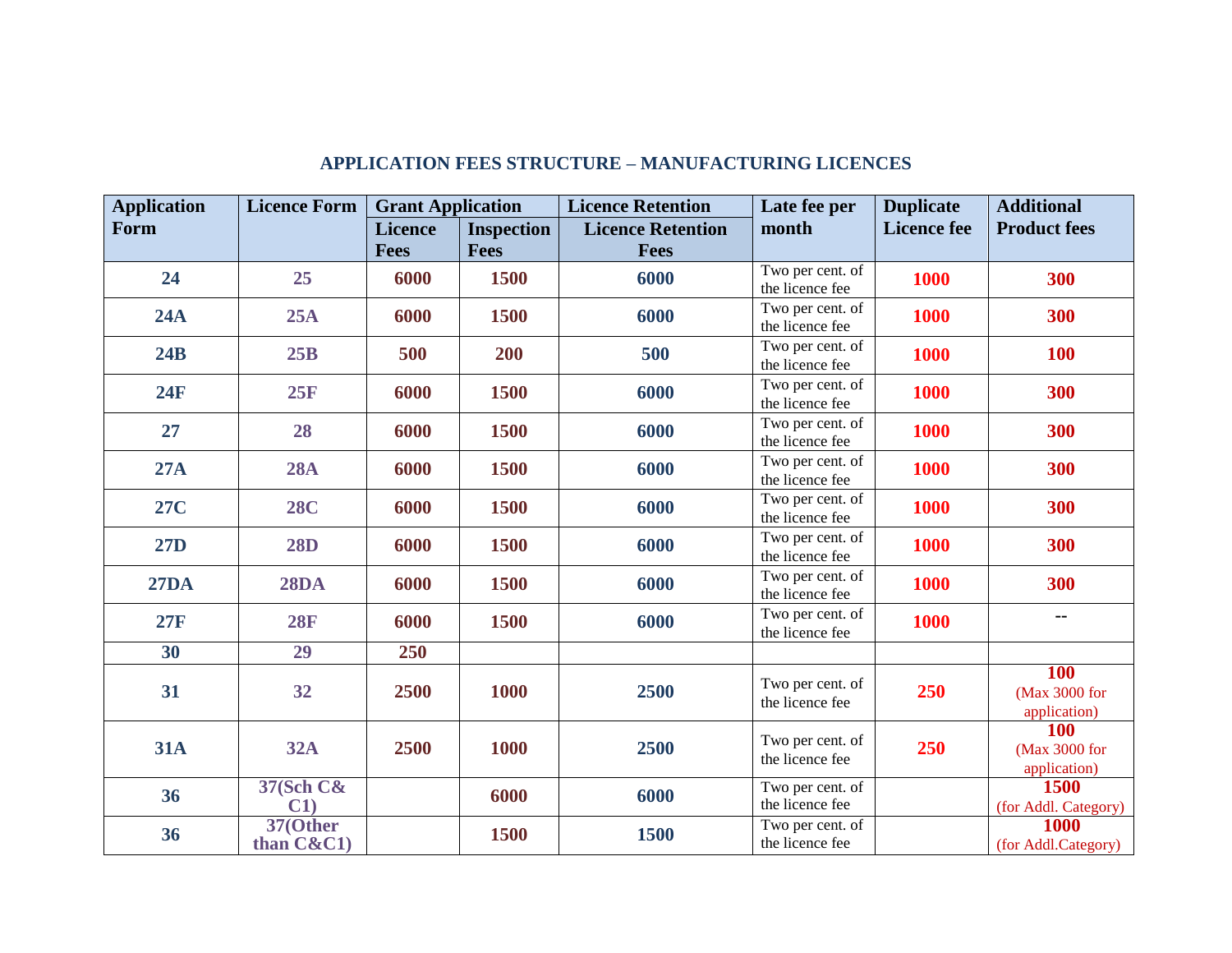| <b>Application</b> | <b>Licence Form</b> | <b>Grant Application</b> | <b>Licence Retention</b> | Late fee per         | <b>Duplicate</b> |
|--------------------|---------------------|--------------------------|--------------------------|----------------------|------------------|
| Form               |                     | <b>Licence Fees</b>      | <b>Licence Retention</b> | month                | <b>Licence</b>   |
|                    |                     |                          | <b>Fees</b>              |                      | fee              |
| 19                 | 20B                 | 1500                     | 1500                     | Two per cent. of the | 150              |
|                    |                     |                          | licence fee              |                      |                  |
| 19                 | 21B<br>1500<br>1500 | Two per cent. of the     | 150                      |                      |                  |
|                    |                     |                          |                          | licence fee          |                  |
| 19                 | 20<br>1500<br>1500  | Two per cent. of the     | 150                      |                      |                  |
|                    |                     |                          |                          | licence fee          |                  |
| 19                 | 21                  | 1500                     | 1500                     | Two per cent. of the | 150              |
|                    |                     |                          |                          | licence fee          |                  |
| <b>19C</b>         | <b>20F</b>          | 500                      | 500                      | Two per cent. of the | 150              |
|                    |                     |                          |                          | licence fee          |                  |
| <b>19C</b>         | 20G                 |                          | 500                      | Two per cent. of the | 150              |
|                    |                     | 500                      |                          | licence fee          |                  |
| <b>19AA</b>        | 20BB, 21BB          | 500                      | 500                      | Two per cent. of the | 150              |
|                    |                     |                          |                          | licence fee          |                  |

## **APPLICATION FEES STRUCTURE – SALES LICENCE**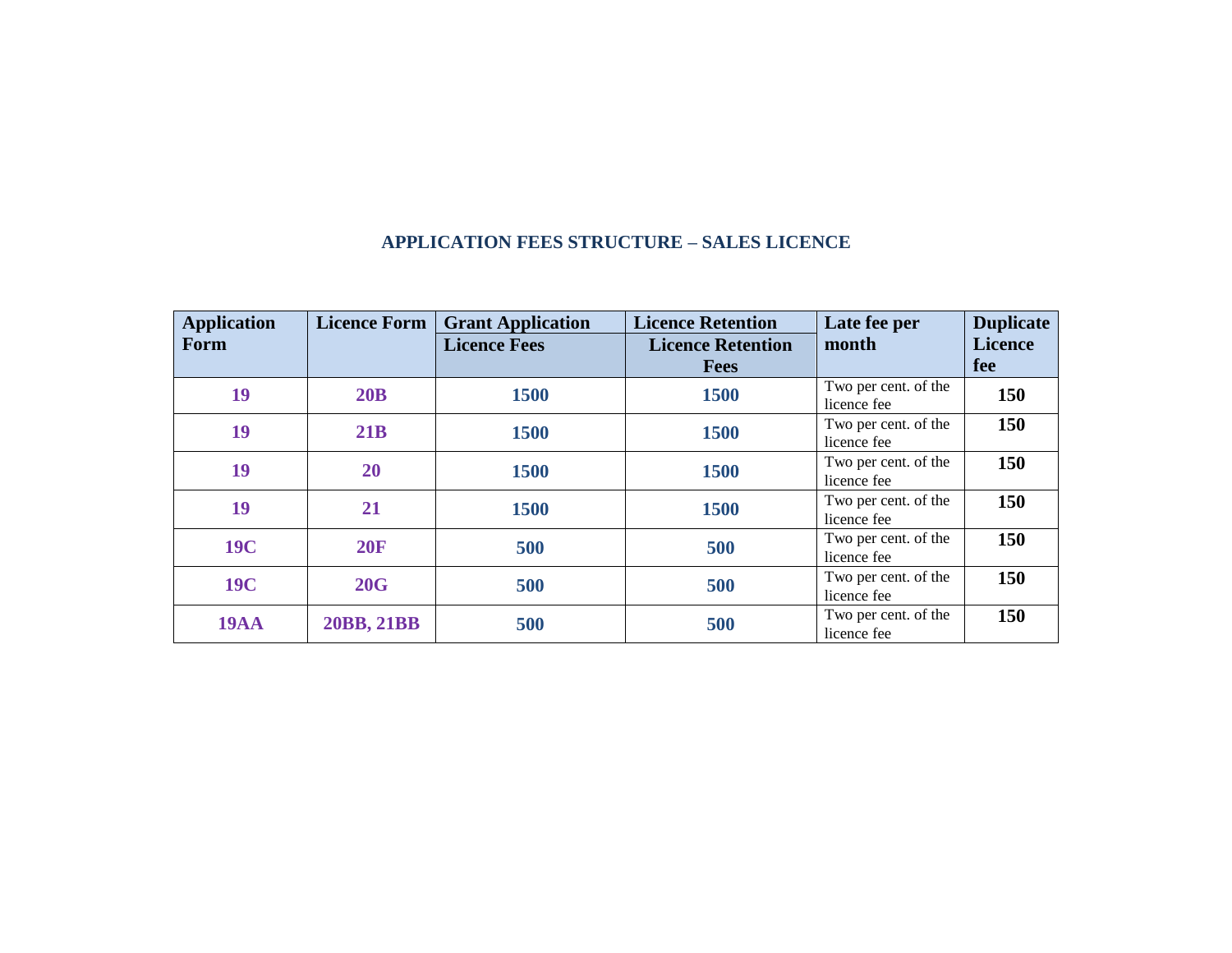## **APPLICATION FEES STRUCTURE – CERTIFICATES**

| SL.<br>NO.       | <b>TYPE OF CERTIFICATE</b>                                 | <b>FEES</b>                                                                                                       |
|------------------|------------------------------------------------------------|-------------------------------------------------------------------------------------------------------------------|
| $\mathbf{1}$     | <b>Free Sale certificate</b>                               | Rs.200/- per product                                                                                              |
| $\overline{2}$   | <b>Non Conviction Certificate</b>                          | Rs. 1000/- per certificate                                                                                        |
| 3                | <b>Performance Certificate</b>                             | Rs. 1000/- per certificate                                                                                        |
| 4                | <b>Capacity Certificate</b>                                | Rs. 1000/- per certificate                                                                                        |
| 5                | <b>Manufacturing &amp; Marketing</b><br><b>Certificate</b> | Rs. 500/- per certificate up to 5 products and<br>Rs. 100/- for each additional<br>product/Strength/specification |
| 6                | <b>Market standing Certificate</b>                         | Rs. 500/- per certificate up to 5 products and<br>Rs. 100/- for each additional<br>product/Strength/specification |
| 7                | <b>GMP / GLP Certificate</b>                               | Rs. 1500/- per certificate.                                                                                       |
| 8                | <b>WHO GMP Certificate</b>                                 | Rs. 1500 per Product                                                                                              |
| $\boldsymbol{9}$ | <b>COPP Certificate for product Per</b><br>Country         | Rs. 500/- per certificate                                                                                         |
| <b>10</b>        | <b>Transport permit under NDPS</b>                         | Rs.200/- per certificate                                                                                          |